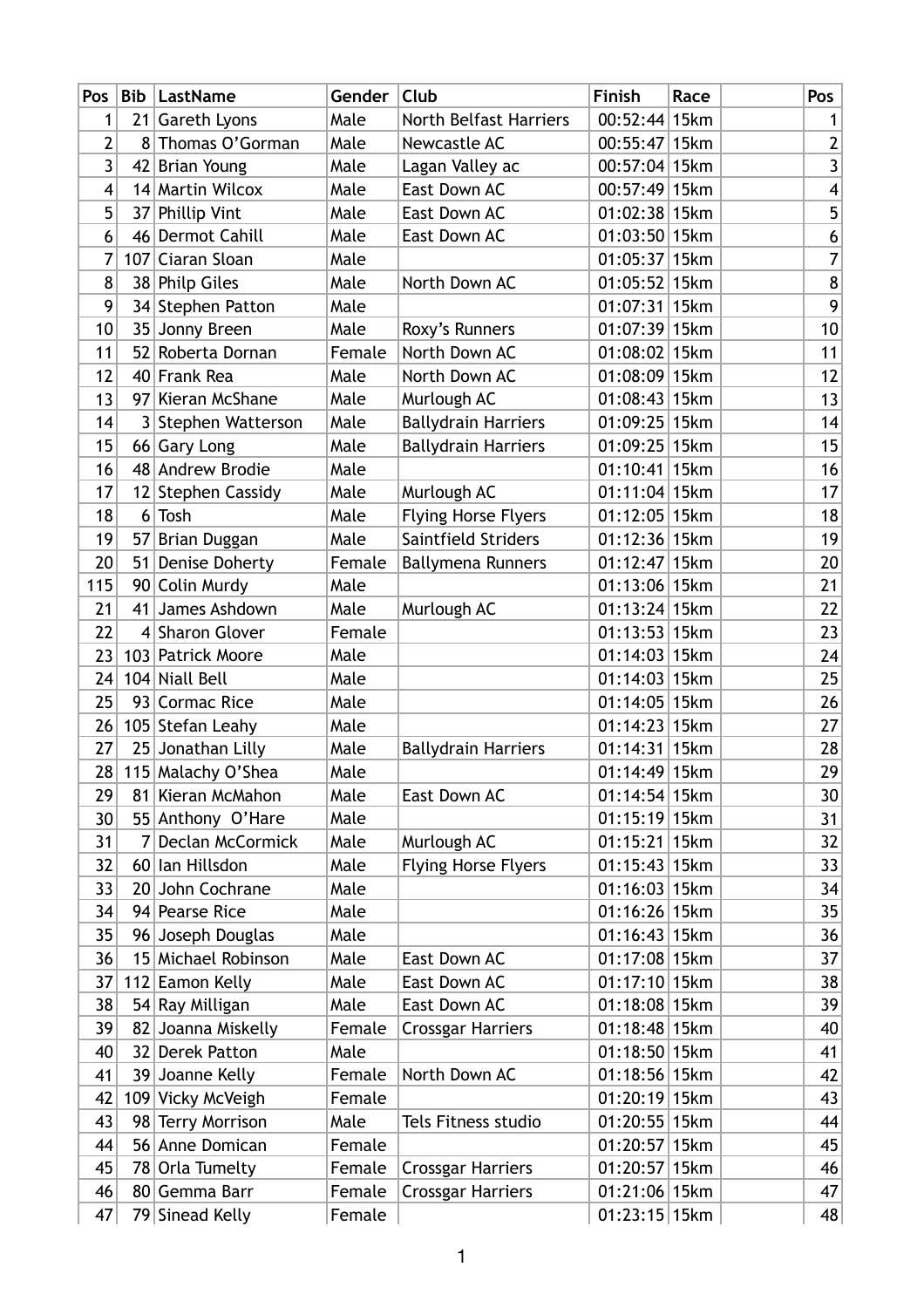| 48              | 28 Kerrie Fox      | Female | <b>Ward Park Runners</b> | $01:23:25$ 15 km  |  | 49 |
|-----------------|--------------------|--------|--------------------------|-------------------|--|----|
| 49              | 75 Anne McCormick  | Female | Murlough AC              | $01:24:17$   15km |  | 50 |
| 50              | 61 Gavin McConvey  | Male   | East Down AC             | 01:24:33 15km     |  | 51 |
| 51              | 83 Paul Duncan     | Male   |                          | $01:25:00$ 15 km  |  |    |
| 52              | 17 Gary Small      | Male   |                          | $01:26:05$  15km  |  |    |
| 53              | 111 Sean Sealey    | Male   | East Down AC             | $01:27:13$ 15 km  |  |    |
| 54              | 36 Helen Vint      | Female | East Down AC             | $01:27:13$ 15km   |  |    |
| 55              | 114 Alice Scott    | Female |                          | $01:28:28$ 15 km  |  |    |
| 56              | 95 Gerard Butcher  | Male   |                          | $01:28:28$ 15 km  |  |    |
| 57              | 27 Sarah Wilson    | Female | <b>Ward Park Runners</b> | $01:28:54$ 15 km  |  |    |
| 58              | 31 Sheila Mcgreevy | Female | Saintfield Striders      | $01:32:18$ 15 km  |  |    |
| 59              | 1 Barry McKermitt  | Male   |                          | $01:32:18$ 15 km  |  |    |
| 60 <sub>1</sub> | 5 Richard Orr      | Male   |                          | 01:34:20 15km     |  |    |
| 61              | 89 Joanne Murdy    | Female |                          | 01:39:29 15km     |  |    |
| 62              | 18 Marie Wilson    | Female | North Down AC            | $01:48:46$ 15 km  |  |    |
| 63              | 19 Jade Macdonald  | Female |                          | $01:48:47$ 15 km  |  |    |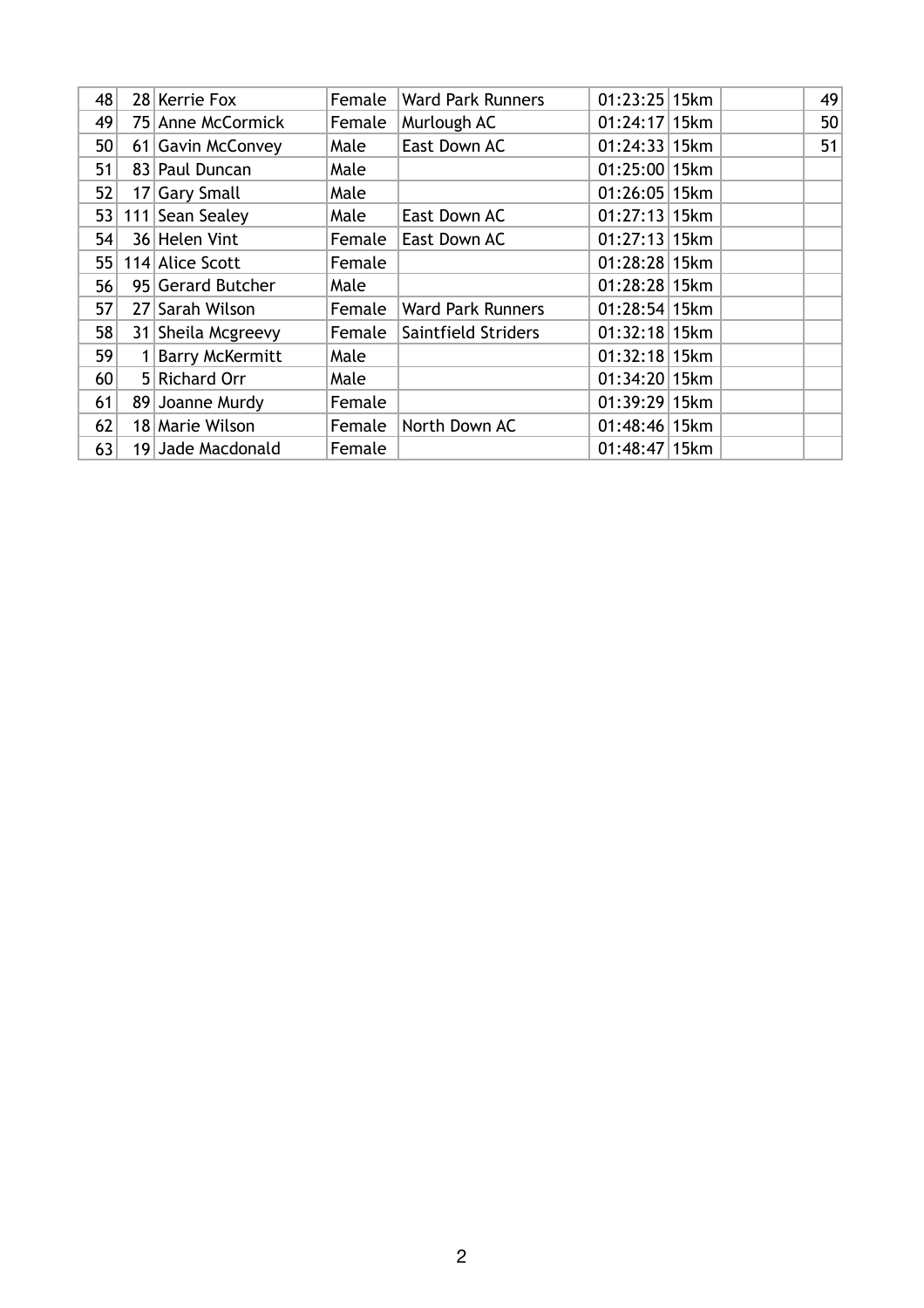| Bib | LastName                | Gender | Club                       | Finish   | Chiptime   Race |     |
|-----|-------------------------|--------|----------------------------|----------|-----------------|-----|
|     | 22 Nigel Grier          | Male   | Dromore AC                 | 00:26:40 | 00:26:39        | 7km |
|     | 76 Conor Preshaw        | Male   | Olympian Triathlon Club    | 00:27:41 | 00:27:40        | 7km |
|     | 59 Neil Young           | Male   |                            | 00:29:46 | 00:29:46        | 7km |
|     | 16 Damien Herity        | Male   | Jog Lisburn Running club   | 00:29:49 | 00:29:47        | 7km |
|     | 9 Lorna Chambers        | Female | Murlough AC                | 00:31:07 | 00:31:08        | 7km |
|     | 10 Rafal Tobik          | Male   |                            | 00:31:42 | 00:31:40        | 7km |
|     | 53 Philp Cardy          | Male   |                            | 00:32:20 | 00:32:14        | 7km |
|     | 62 Julie George         | Female |                            | 00:32:21 | 00:32:19        | 7km |
|     | 106 Patrick Smith       | Male   |                            | 00:32:24 | 00:32:22        | 7km |
|     | 73 Leah Calvert         | Female | Murlough AC                | 00:33:30 | 00:33:30        | 7km |
|     | 43 Michelle Scott       | Female | Lagan Valley ac            | 00:34:09 | 00:34:03        | 7km |
|     | 26 Nathan Lilly         | Male   | <b>Ballydrain Harriers</b> | 00:34:15 | 00:34:11        | 7km |
|     | 2 Andrew Dickinson      | Male   |                            | 00:34:29 | 00:34:21        | 7km |
| 91  | Micheal Rowan           | Male   |                            | 00:34:56 | 00:34:54        | 7km |
|     | 11 Gerald Harvey        | Male   | Orangegrove ac             | 00:35:06 | 00:35:00        | 7km |
| 47  | Kate Sheridan           | Female |                            | 00:35:33 | 00:35:28        | 7km |
| 67  | Ben Long                | Male   | <b>Ballydrain Harriers</b> | 00:36:52 | 00:36:45        | 7km |
| 87  | John Connor             | Male   |                            | 00:37:30 | 00:37:26        | 7km |
|     | 86 Christina Connor     | Female |                            | 00:37:32 | 00:37:27        | 7km |
|     | 13 Fiona Higgins        | Female | <b>BRC</b>                 | 00:37:49 | 00:37:48        | 7km |
|     | 58 Pamela Young         | Female |                            | 00:38:21 | 00:38:18        | 7km |
|     | 50 Patrick McCabe       | Male   | Lagan Valley ac            | 00:38:43 | 00:38:42        | 7km |
|     | 33 Jeffrey Patton       | Male   |                            | 00:39:19 | 00:39:12        | 7km |
|     | 108 Nicole Laverty      | Female |                            | 00:41:17 | 00:41:12        | 7km |
| 99  | Tom Mccreanor           | Male   |                            | 00:41:39 | 00:41:34        | 7km |
| 85  | Vanessa Logue           | Female | <b>Pink Ladies</b>         | 00:41:53 | 00:41:49        | 7km |
|     | 44 Orla O' Rourke       | Female | Lagan Valley ac            | 00:41:57 | 00:41:50        | 7km |
|     | 49 Sharon McCabe        | Female | Lagan Valley ac            | 00:41:59 | 00:41:53        | 7km |
| 45  |                         | Female |                            | 00:42:01 | 00:41:54        | 7km |
|     | 63 Jen Banks            | Female | <b>Pink Ladies</b>         | 00:42:11 | 00:42:07        | 7km |
|     | 84 Sharon Morrison      | Female | <b>Pink Ladies</b>         | 00:42:15 | 00:42:11        | 7km |
|     | 23 Stephen Crawford     | Male   |                            | 00:42:54 | 00:42:47        | 7km |
|     | 100 Fiona Mccartney     | Female |                            | 00:43:03 | 00:42:59        | 7km |
|     | 113 Karin Rea           | Female | <b>Pink Ladies</b>         | 00:43:05 | 00:43:01        | 7km |
|     | 101 Sue McLaughlin      | Female |                            | 00:43:05 | 00:43:03        | 7km |
|     | 88 Eileen Murray        | Female |                            | 00:43:06 | 00:43:01        | 7km |
|     | 110 Karen McFall        | Female | East Down AC               | 00:43:15 | 00:43:09        | 7km |
|     | 102 Mary Mullan-Tumelty | Female |                            | 00:43:22 | 00:43:19        | 7km |
|     | 24 Barbara Hamilton     | Female |                            | 00:44:47 | 00:44:40        | 7km |
|     | 71 Leanne Gray          | Female | <b>Pink Ladies</b>         | 00:45:43 | 00:45:39        | 7km |
|     | 74 Geoffrey Calvert     | Male   | Murlough AC                | 00:46:26 | 00:46:26        | 7km |
|     | 77 Rachel Madine        | Female |                            | 00:47:39 | 00:47:29        | 7km |
|     | 68 Niamh Burns          | Female |                            | 00:49:28 | 00:49:20        | 7km |
|     | 69 Lucy Burns           | Female |                            | 00:49:32 | 00:49:24        | 7km |
|     | 29 Alan Cross           | Male   |                            | 00:50:43 | 00:50:36        | 7km |
|     | 30 Kirk Mason           | Male   |                            | 00:50:43 | 00:50:36        | 7km |
|     | 65 Briege Tumelty       | Female |                            | 00:52:26 | 11:53:36        | 7km |
|     | 64 Julie Teggart        | Female |                            | 00:52:27 | 11:53:37        | 7km |